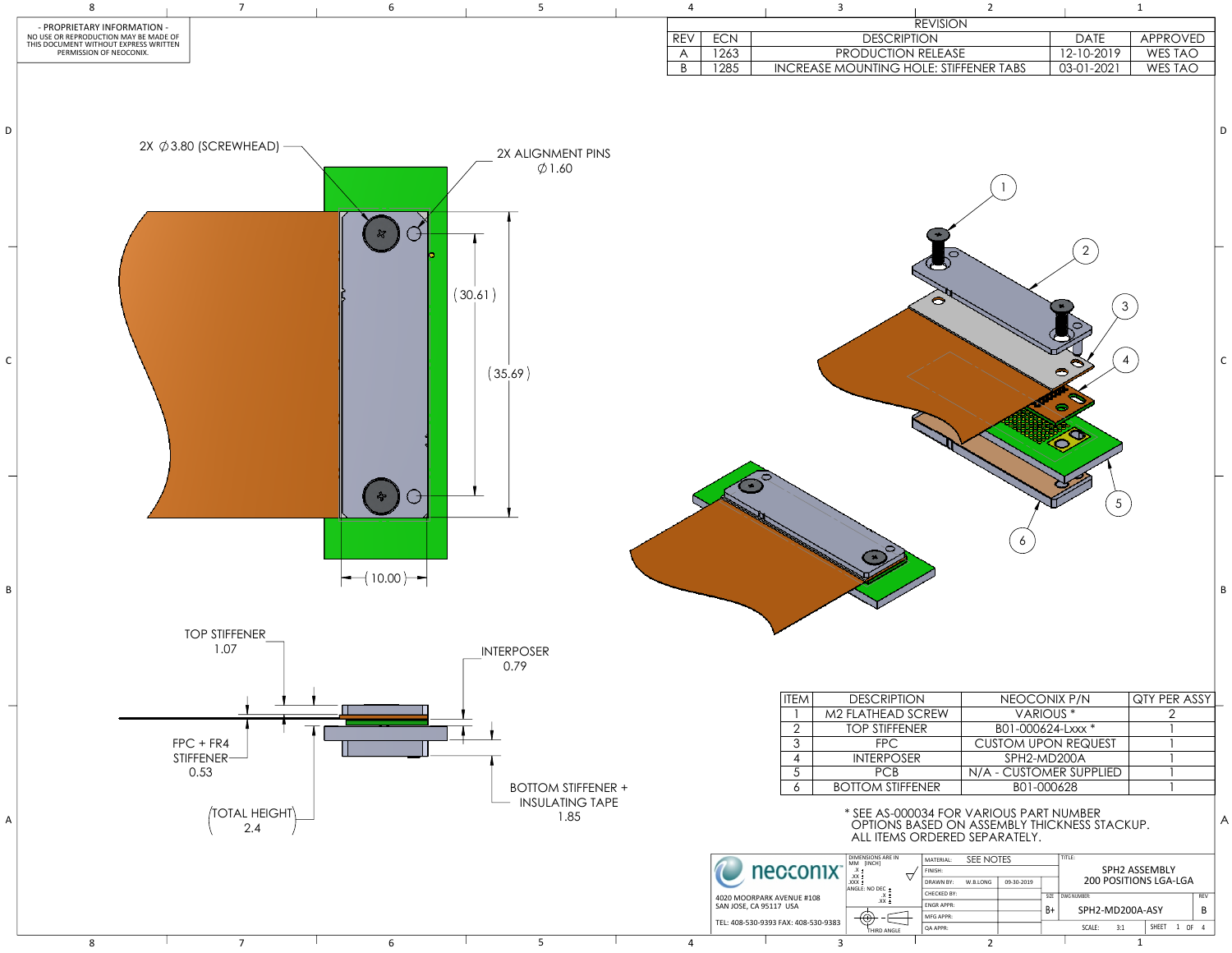**COMPRESSED**

|                                    | 3          | $\overline{2}$                |             | $\mathbf 1$    |  |
|------------------------------------|------------|-------------------------------|-------------|----------------|--|
|                                    |            | <b>REVISION</b>               |             |                |  |
| <b>REV</b>                         | <b>ECN</b> | <b>DESCRIPTION</b>            | <b>DATE</b> | APPROVED       |  |
| $\bigwedge$                        | 1263       | PRODUCTION RELEASE            | 12-10-2019  | <b>WES TAO</b> |  |
| $\sf B$                            | 1285       | <b>INCREASE MOUNTING HOLE</b> | 03-01-2021  | <b>WES TAO</b> |  |
|                                    |            |                               |             |                |  |
| $±0.08$ NPTH<br>$.152$ $\circledR$ | B<br>A     |                               |             |                |  |

 $\rightarrow$   $\leftarrow$  0.79 ± 0.08



8 1 2 1 2 1

|            | MATERIAL:          | TITLE:<br>SEE NOTES |            |             |             |        |                          |              |      |            |  |
|------------|--------------------|---------------------|------------|-------------|-------------|--------|--------------------------|--------------|------|------------|--|
|            | FINISH:            |                     |            |             |             |        | <b>SPH2 INTERPOSER</b>   |              |      |            |  |
|            | <b>DRAWN BY:</b>   | W.B.LONG            | 09-30-2019 |             |             |        | 200 POS LGA-LGA          |              |      |            |  |
| <b>REE</b> | <b>CHECKED BY:</b> |                     | SIZE       | DWG NUMBER: |             |        |                          |              |      | <b>REV</b> |  |
|            | <b>ENGRAPPR:</b>   |                     |            | B+          | SPH2-MD200A |        |                          |              | В    |            |  |
|            | MFG APPR:          |                     |            |             |             |        |                          |              |      |            |  |
|            | QA APPR:           |                     |            |             |             | SCALE: | 5:1                      | <b>SHEET</b> | 2 OF |            |  |
|            |                    | ∽                   |            |             |             |        | $\overline{\phantom{a}}$ |              |      |            |  |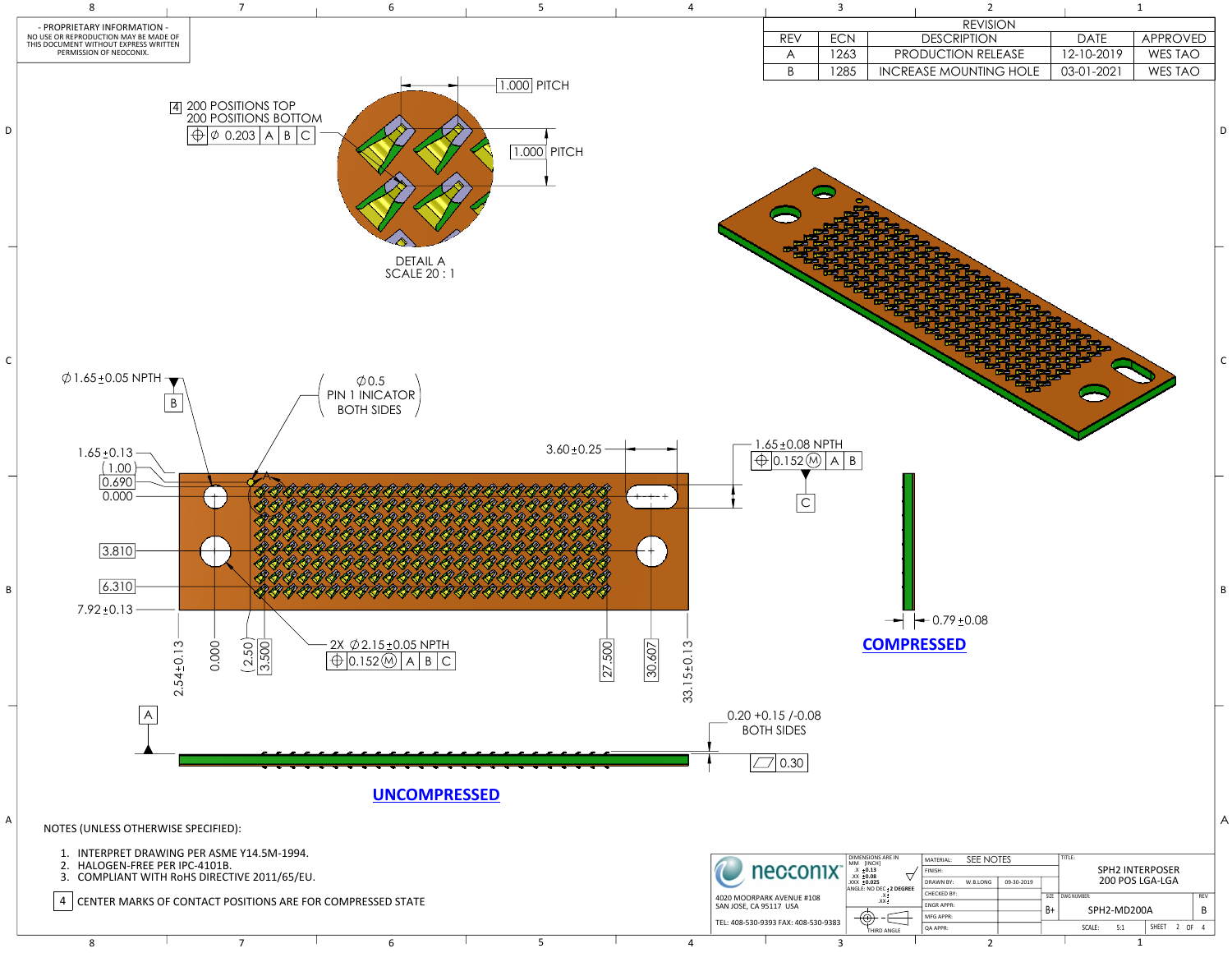| <b>REVISION</b>       |            |                 |
|-----------------------|------------|-----------------|
| ESCRIPTION            | DATE       | <b>APPROVED</b> |
| JCTION RELEASE        | 12-10-2019 | WES TAO         |
| <b>EMOUNTING HOLE</b> | 03-01-2021 | WES TAO         |
|                       |            |                 |



| M | MATERIAL:                                  | SEE NOTES |  |                        | TITLE:      |  |                          |              |              |     |            |
|---|--------------------------------------------|-----------|--|------------------------|-------------|--|--------------------------|--------------|--------------|-----|------------|
|   | FINISH:                                    |           |  | RECOMMENDED PCB LAYOUT |             |  |                          |              |              |     |            |
|   | <b>DRAWN BY:</b><br>09-30-2019<br>W.B.LONG |           |  |                        |             |  | SPH2-MD200A              |              |              |     |            |
|   | CHECKED BY:                                |           |  | SIZE                   | DWG NUMBER: |  |                          |              |              |     | <b>REV</b> |
| 5 | <b>ENGRAPPR:</b>                           |           |  | B+                     |             |  | SPH2-MD200A-PCB          |              |              |     | B          |
|   | MFG APPR:                                  |           |  |                        |             |  |                          |              |              |     |            |
|   | <b>QA APPR:</b>                            |           |  |                        | SCALE:      |  | 4:1                      | <b>SHEET</b> | $\mathbf{3}$ | -OF | Δ          |
|   |                                            | ◠         |  |                        |             |  | $\overline{\phantom{a}}$ |              |              |     |            |